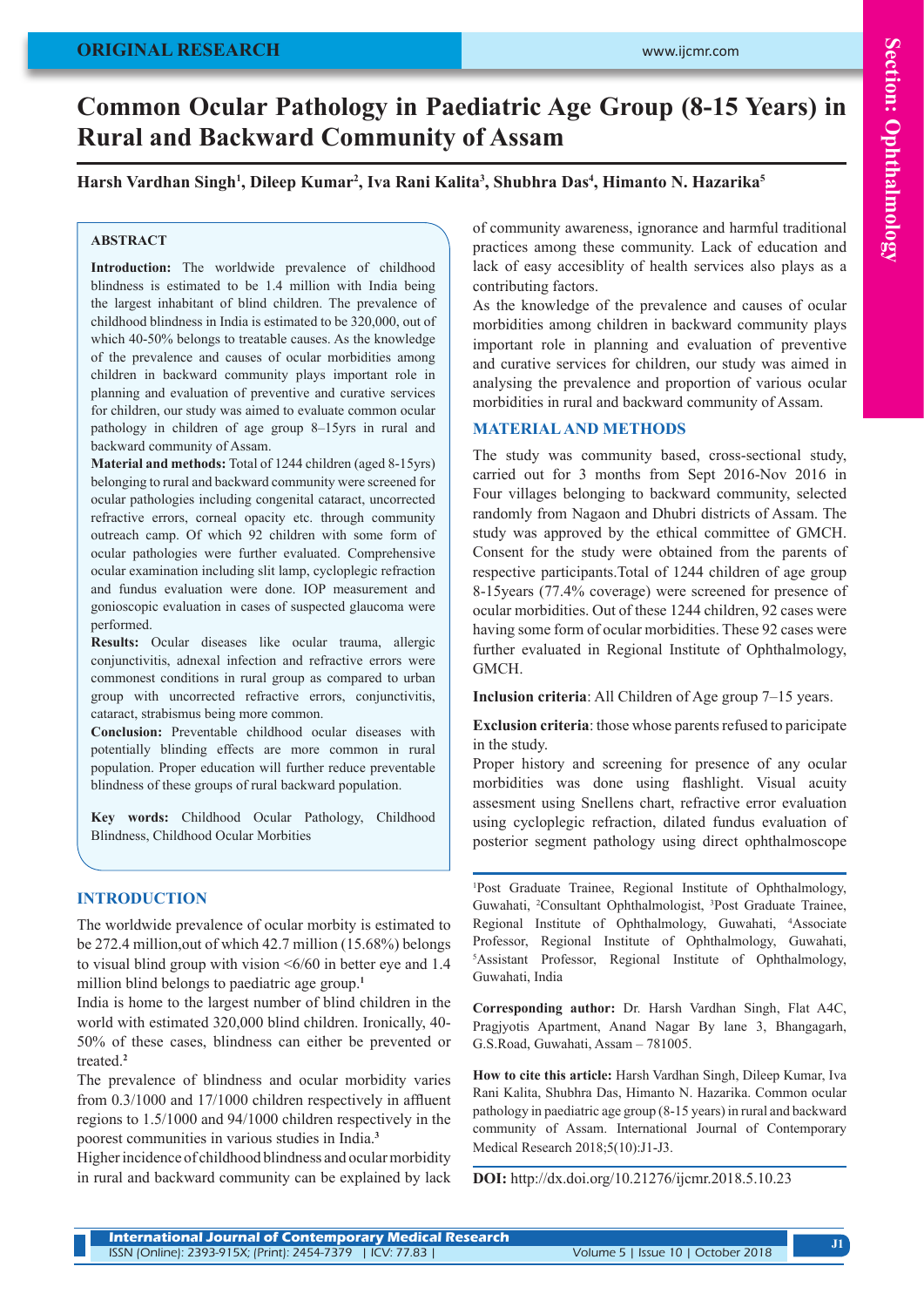were done by trained optometrist.

All children diagnosed to have ocular morbidities during screening were further evaluated. Thorough ocular examinations including Snellen's visual acuity assessment, cycloplegic refraction, slit lamp examination, direct and indirect ophthalmoscopic evaluation were done. IOP measurement and gonioscopic evaluation were performed in cases of suspected glaucoma.

#### **STATISTICAL ANALYSIS**

The data obtained was analysed with Microsoft Excel using SPSS version 21 and descriptive interpretation of data was done in the form of percentages.

#### **RESULTS**

A total of 1244 children of age 8–15 years were examined for ocular morbidity with mean age of  $11.26 \pm 2.52$  years, out of which 725 were Male and 519 were female child with M:F ratio of 1.4:1**.** The children were further grouped into: Group I (7–9 years), Group II (10–12 years), and Group III (13– 15 years). Age group and sex-wise distribution of children having ocular morbidity was carried out. Overall prevalence

| Age group<br>$(7-15)$ years)                                       | No. of children<br>with Ocular<br>morbidities (n=92) | Percentage |  |  |
|--------------------------------------------------------------------|------------------------------------------------------|------------|--|--|
| 7-9 years                                                          | 26                                                   | 28.3%      |  |  |
| $10-12$ years                                                      | 39                                                   | 42.4%      |  |  |
| $13-15$ years                                                      | 27                                                   | 29.3%      |  |  |
|                                                                    | $N=92$                                               |            |  |  |
| <b>Table-1:</b> Age wise distribution of ocular morbidity in study |                                                      |            |  |  |

population.

| Category                                                      | <b>Number of cases</b><br>$(n=92)$ | Percentage |  |  |
|---------------------------------------------------------------|------------------------------------|------------|--|--|
| Functional                                                    | 26                                 | 28.3%      |  |  |
| Adnexal                                                       | 24                                 | $26.0\%$   |  |  |
| Anterior segment                                              | 26                                 | 28.3%      |  |  |
| Posterior segment                                             | 12                                 | 13.0%      |  |  |
| Globe and orbit                                               |                                    | $4.4\%$    |  |  |
| Table-2: Prevalence of various categories of ocular morbities |                                    |            |  |  |

| <b>Vision</b>                                                     | <b>Numbers</b> | Percentage |  |  |
|-------------------------------------------------------------------|----------------|------------|--|--|
| Normal                                                            | 39             | 42.4%      |  |  |
| Low vision                                                        | 43             | $46.7\%$   |  |  |
| Visually blind                                                    | 10             | $10.9\%$   |  |  |
| <b>Table-3:</b> Showing percentage of ocular morbidity cases with |                |            |  |  |
| impaired vision                                                   |                |            |  |  |

| <b>Common ocular morbidities</b>                      | <b>Number</b> | Percentage |  |  |
|-------------------------------------------------------|---------------|------------|--|--|
| Uncorrected R/E                                       | 21            | 22.8%      |  |  |
| Corneal opacities                                     | 18            | 19.5%      |  |  |
| Traumatic/Congenital cataract                         | 17            | 18.5%      |  |  |
| Vit. A def.                                           | 09            | 9.8%       |  |  |
| Amblyopia                                             | $^{04}$       | 4.3%       |  |  |
| Glaucoma(congenital/secondary)                        | 04            | 4.4%       |  |  |
| Table-4: Showing commonest treatable causes of visual |               |            |  |  |
| impairment in the study                               |               |            |  |  |



No ocular morbidity (92.60%)

Figure-1: Prevalence of Ocular morbity among study population.

0 5 10 15 20 25 30 Functional Adnexal Anterior segment Posterior segment Globe & orbit Ocular morbidities Percentage Number of cases  $(n=92)$ 

**Figure-2:** Prevalence of various ocular morbities.

of ocular morbidity in the study was found to be 7.4%, that is 92 children out of 1244 study participants were having some form of ocular morbity. On age group wise categorisation, maximum ocular morbities were seen in Group II (Table 1). Based on the etiology, ocular morbidities were further categorised into:

- **1. Functional –** uncorrected refractive error, Amblyopia, strabismus and nystagmus.
- **2. Adnexal** Lid anomalies (predominantly congenital or acquired ptosis, lid coloboma, meibomitis), NLDO (congenital), tumours like dermoid, epidermoid etc.
- **3 Ant. Segment** conjunctiva (conjuntivitis- allergic/ infective), cornea (predominantly corneal opacity, microcornea, megalocornea), ant. Staphyloma, cataract (congenital, traumatic or complicated cataracts), Uvea(predominantly Ant. uveitis and iris coloboma).
- **4 Post. Segment** predominantly Glaucoma (congenital/ secondary), optic atrophy, congenital optic disc anomaly, RP, post uveitis and vitritis.
- **5. Globe and orbit** Microphthalmos, Phthysis bulbi, buphthalmos etc.

Functional morbidities and anterior segment pathology were most common morbidities 46.7%with prevalence of 28.3% each followed by adnexal morbidities (26%) in the study population.(Table 2, Fig 2). Based on NPCB classification of blindness, children were grouped into three categories: